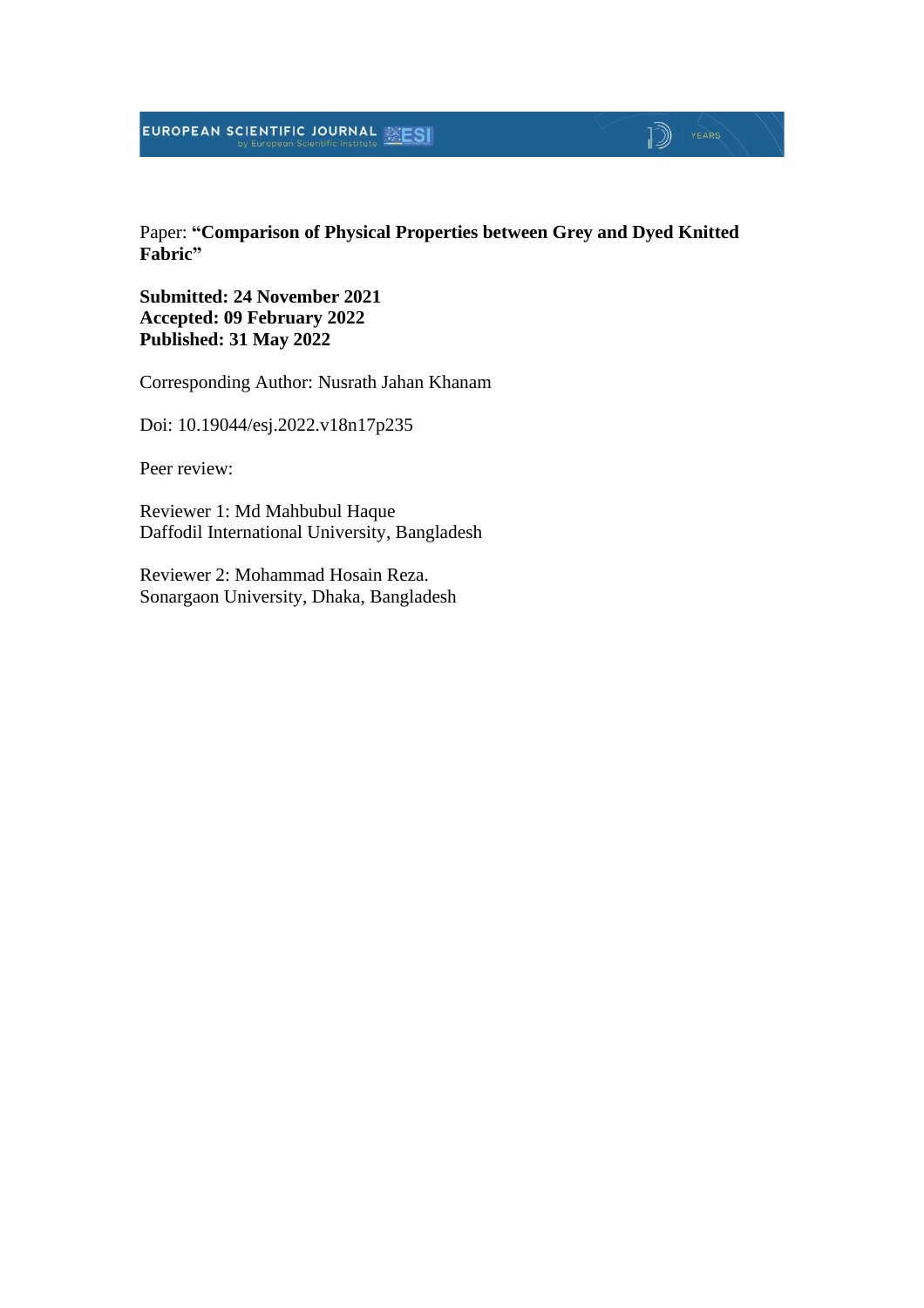# **ESJ** *Manuscript Evaluation Form 2022*

This form is designed to summarize the manuscript peer review that you have completed and to ensure that you have considered all appropriate criteria in your review. Your review should provide a clear statement, to the authors and editors, of the modifications necessary before the paper can be published or the specific reasons for rejection.

Please respond within the appointed time so that we can give the authors timely responses and feedback.

NOTE: ESJ promotes peer review procedure based on scientific validity and technical quality of the paper (not perceived the impact). You are also not required to do proofreading of the paper. It could be recommended as part of the revision.

*ESJ editorial office would like to express its special gratitude for your time and efforts. Our editorial team is a substantial reason that stands ESJ out from the crowd!*

| Reviewer Name: Mohammad Hosain Reza.                                                                                                                    |                               |  |  |  |  |  |  |
|---------------------------------------------------------------------------------------------------------------------------------------------------------|-------------------------------|--|--|--|--|--|--|
| University/Country: Sonargaon University, Dhaka, Bangladesh.                                                                                            |                               |  |  |  |  |  |  |
| Date Manuscript Received: $31 - 03 - 2022$                                                                                                              | Date Review Report Submitted: |  |  |  |  |  |  |
| Manuscript Title: Analysis Of Fabric Physical Properties (GSM, Bursting<br>Strength, Pilling, Extension And Residual Extension) In Grey And Dyed Stage. |                               |  |  |  |  |  |  |
| ESJ Manuscript Number: Paper for review 0414/22                                                                                                         |                               |  |  |  |  |  |  |
| You agree your name is revealed to the author of the paper: Yes                                                                                         |                               |  |  |  |  |  |  |
| You approve, your name as a reviewer of this paper, is available in the "review history" of the paper:<br><b>Yes</b>                                    |                               |  |  |  |  |  |  |
| Nou approve this pariou generi is available in the "pariou history" of the nanou Neg                                                                    |                               |  |  |  |  |  |  |

You approve, this review report is available in the "review history" of the paper: Yes

# **Evaluation Criteria:**

**Please give each evaluation item a numeric rating on a 5-point scale, along with a thorough explanation for each point rating.**

| <i>Questions</i>                                                                                                                                                                                                                   | <b>Rating Result</b><br>[Poor] $1-5$ [Excellent] |  |  |  |  |
|------------------------------------------------------------------------------------------------------------------------------------------------------------------------------------------------------------------------------------|--------------------------------------------------|--|--|--|--|
| 1. The title is clear and it is adequate to the content of<br>the article.                                                                                                                                                         |                                                  |  |  |  |  |
| $\mathcal{A}$ , and the contract of the contract of the contract of the contract of the contract of the contract of the contract of the contract of the contract of the contract of the contract of the contract of the contract o |                                                  |  |  |  |  |

*As per title it is expected to show the comparison between the properties of grey and dyed fabric. G.S.M. was one of the properties. But in the paper, it is mentioned*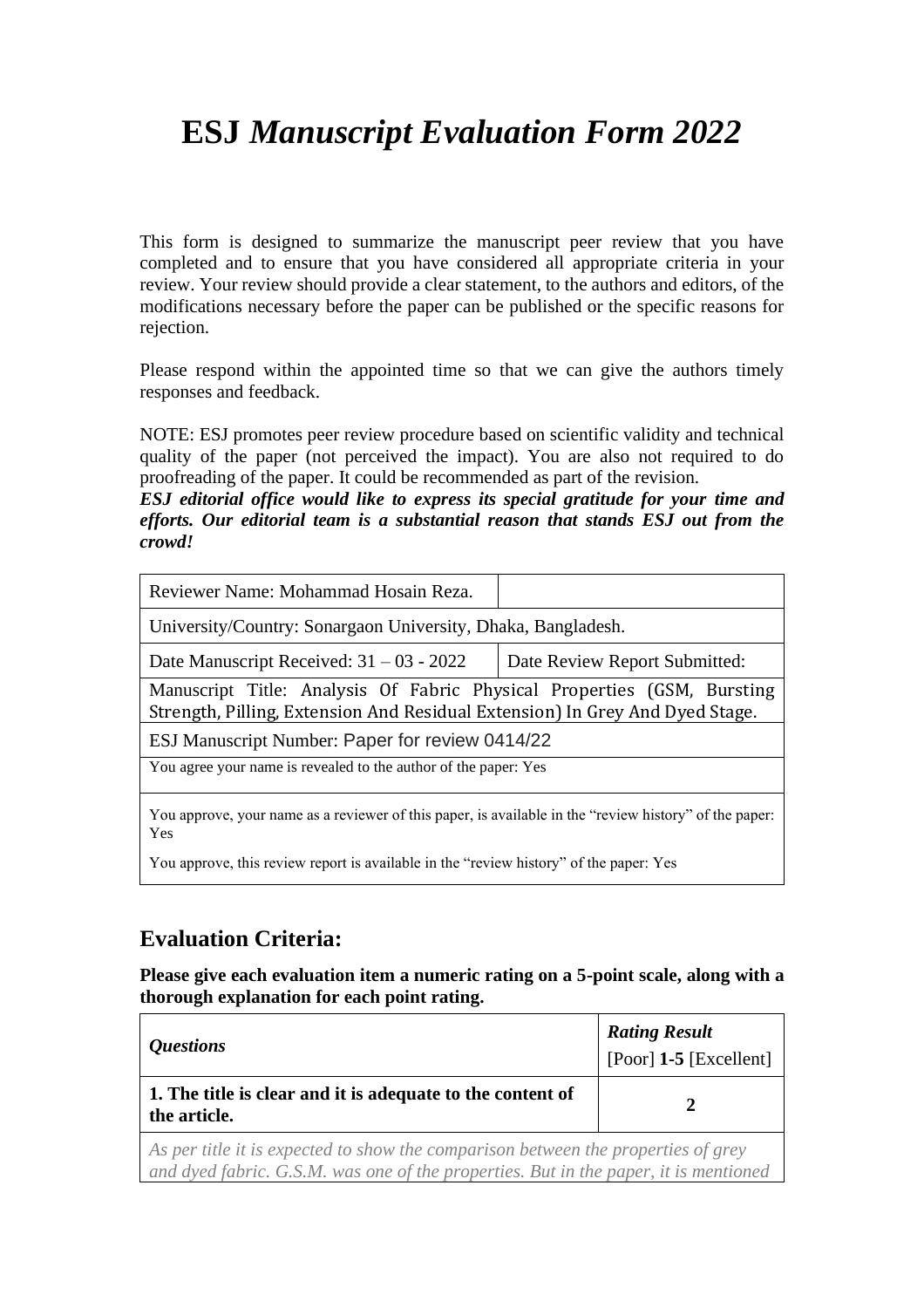*in Introduction "*Target of this paper is to portrait the influence of GSM in both grey and dyed stage in different physical properties." *It is confusing whether the authors showed the effect of G.S.M. on properties or compared the grey and dyed fabric properties.*

| 2. The abstract clearly presents objects, methods and |  |
|-------------------------------------------------------|--|
| results.                                              |  |

*It is confusing whether the authors showed the effect of G.S.M. on properties or compared the grey and dyed fabric properties.*

| 3. There are few grammatical errors and spelling<br>mistakes in this article. |  |
|-------------------------------------------------------------------------------|--|
| No grammatical or spelling mistakes detected.                                 |  |
| 4. The study methods are explained clearly.                                   |  |

*The authors prepared 10 grams of sample. Normally it is dyed in lab dyeing machine. But it is mentioned the 10-gram sample is dyed in sample dyeing machine. For dyeing 4.5% shade on fabric in textile factories, Glauber salt is required 80 gram/ liter and soda ash 20 gram / liter. But in the paper, it is mentioned only 17 gram / liter and 7 gram / liter respectively. Again, during dyeing the liquor ratio is incorrectly mentioned. (It may be 1:10 or 1: 8 etc. Not a full number 60) (In lab dyeing machine the chemicals are taken from solution as ml/ liter)*

| 5. The results are clear and do not contain errors.                                                                                                                                                                           |   |
|-------------------------------------------------------------------------------------------------------------------------------------------------------------------------------------------------------------------------------|---|
| The paper has confusion between the property $(G.S.M.)$ and stage (Grey and dyed<br><i>fabric</i> )                                                                                                                           |   |
| 6. The conclusions or summary are accurate and<br>supported by the content.                                                                                                                                                   | 3 |
| In the whole paper there is confusion between the property $(G.S.M.)$ and stage<br>(Grey and dyed fabric)                                                                                                                     |   |
| 7. The references are comprehensive and appropriate.                                                                                                                                                                          | 3 |
| 1. The quoted part not found in reference: 12. Taslima Ahmed Tamanna,<br>M.A.H.S. (2017). Investigation of stretch and recovery property of wetf<br>knitted regular rib fabric. European Scientific Journal, 13(27), 400-412. |   |

### **Overall Recommendation** (mark an X with your recommendation) :

| Accepted, no revision needed               |  |
|--------------------------------------------|--|
| Accepted, minor revision needed            |  |
| Return for major revision and resubmission |  |
| Reject                                     |  |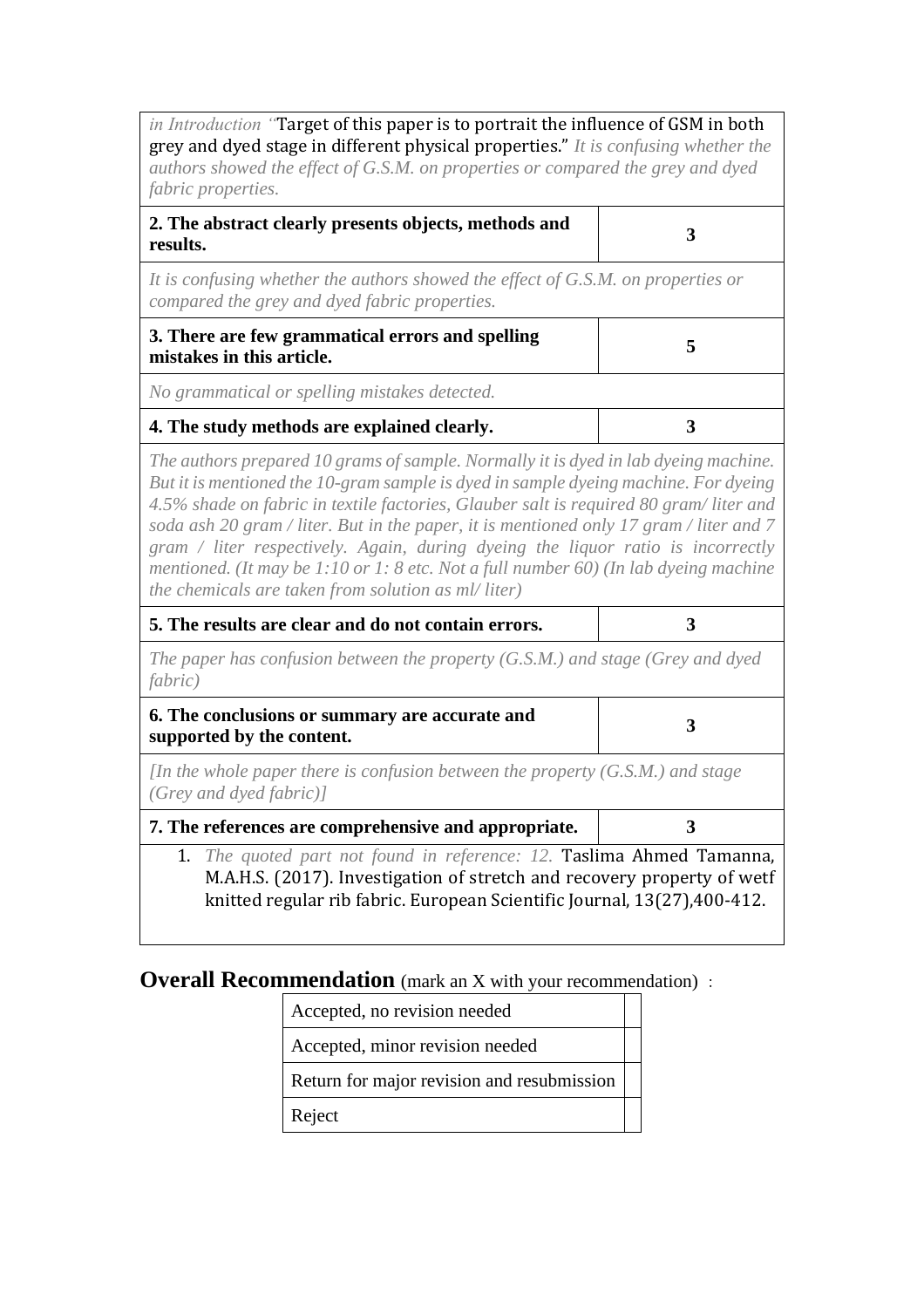**Comments and Suggestions to the Author(s): 1. As per title the paper has to compare properties of grey and dyed fabric. Here, G.S.M. is also a basic property. It changed after dyeing 2. It will be easier to understand, if the changes of properties are compared with graphs.**

**Comments and Suggestions to the Editors Only:**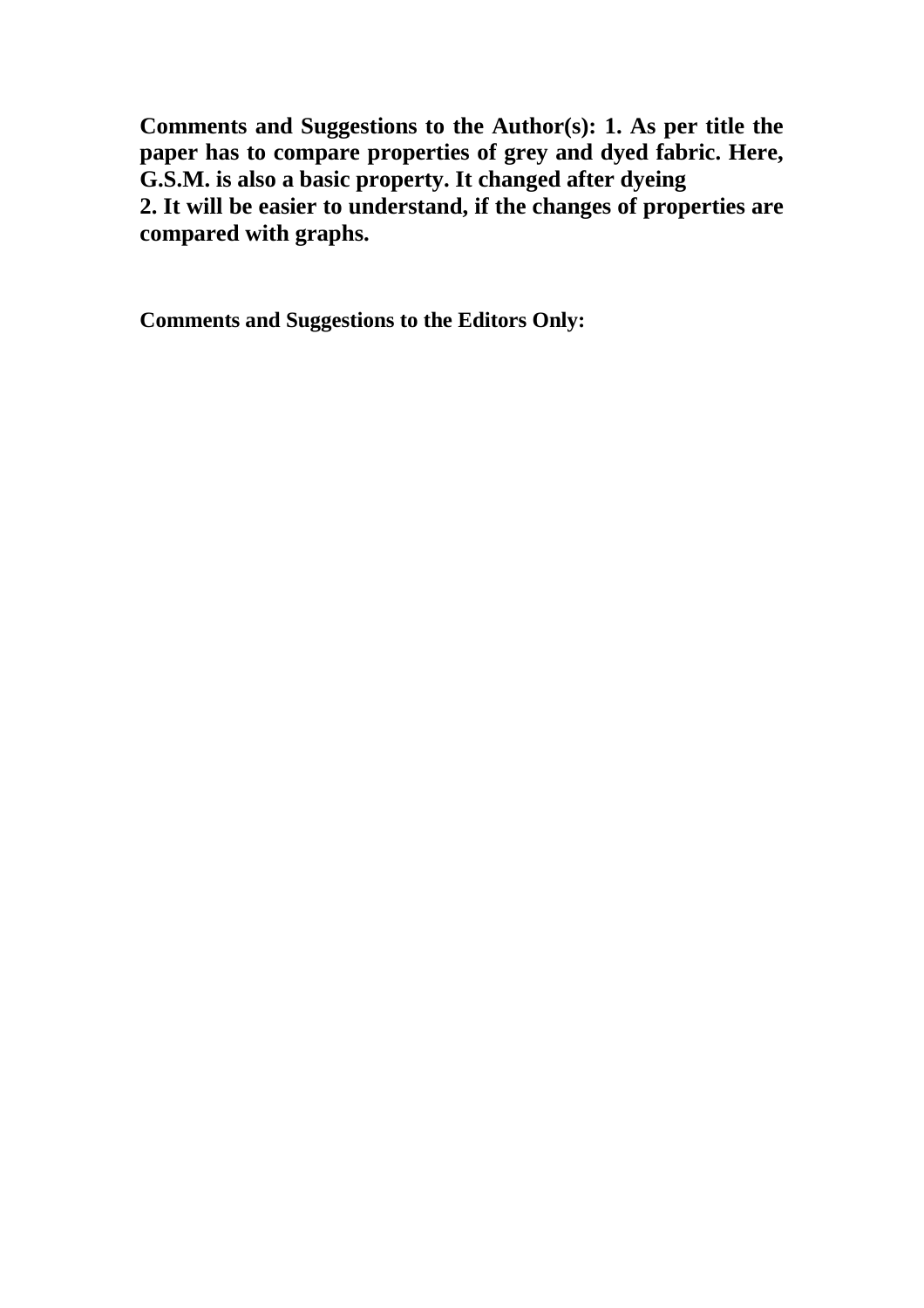# **ESJ** *Manuscript Evaluation Form 2021*

This form is designed to summarize the manuscript peer review that you have completed and to ensure that you have considered all appropriate criteria in your review. Your review should provide a clear statement, to the authors and editors, of the modifications necessary before the paper can be published or the specific reasons for rejection.

Please respond within the appointed time so that we can give the authors timely responses and feedback.

NOTE: ESJ promotes peer review procedure based on scientific validity and technical quality of the paper (not perceived the impact). You are also not required to do proofreading of the paper. It could be recommended as part of the revision.

*ESJ editorial office would like to express its special gratitude for your time and efforts. Our editorial team is a substantial reason that stands ESJ out from the crowd!*

| Reviewer Name: Prof. Dr. Md Mahbubul<br>Haque                                                                                                          |           |     |                               |
|--------------------------------------------------------------------------------------------------------------------------------------------------------|-----------|-----|-------------------------------|
| University/Country: Daffodil International University                                                                                                  |           |     |                               |
| Date Manuscript Received: 26/4/2022                                                                                                                    | 27/4/2022 |     | Date Review Report Submitted: |
| Manuscript Title: Analysis Of Fabric Physical Properties (GSM, Bursting<br>Strength, Pilling, Extension And Residual Extension) In Grey And Dyed       |           |     |                               |
| <b>Stage</b>                                                                                                                                           |           |     |                               |
|                                                                                                                                                        |           |     |                               |
| You agree your name is revealed to the author of the paper:                                                                                            |           | Yes |                               |
| <b>ESJ Manuscript Number: 0414/22</b><br>You approve, your name as a reviewer of this paper, is available in the "review history" of the<br>paper: Yes |           |     |                               |

## **Evaluation Criteria:**

**Please give each evaluation item a numeric rating on a 5-point scale, along with a thorough explanation for each point rating.**

|                  | <b>Rating Result</b>              |
|------------------|-----------------------------------|
| <i>Questions</i> | $\vert$ [Poor] 1-5<br>[Excellent] |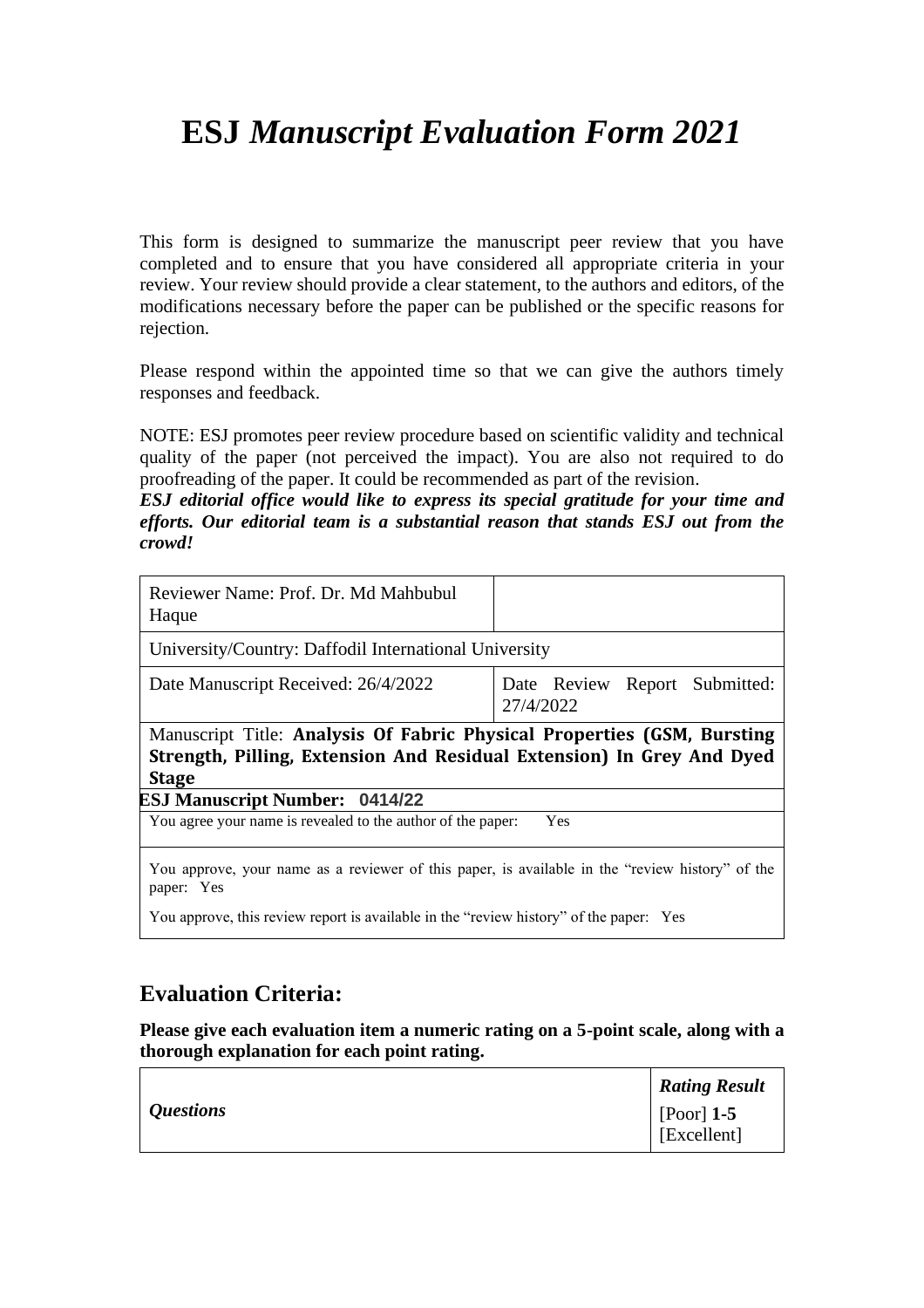| 1. The title is clear and it is adequate to the content of the<br>article.                                                                                   |                      |                    |                      |                       |                      |                       |                      |          | 1.5 |  |  |                                                                                                                                                                         |  |
|--------------------------------------------------------------------------------------------------------------------------------------------------------------|----------------------|--------------------|----------------------|-----------------------|----------------------|-----------------------|----------------------|----------|-----|--|--|-------------------------------------------------------------------------------------------------------------------------------------------------------------------------|--|
| and dyed knitted fabric" Or                                                                                                                                  |                      |                    |                      |                       |                      |                       |                      |          |     |  |  | The title can be written as (1) "Comparison of physical properties between grey                                                                                         |  |
| (2) "The effect of dyeing on the physical properties of grey knitted fabric"                                                                                 |                      |                    |                      |                       |                      |                       |                      |          |     |  |  |                                                                                                                                                                         |  |
| 2. The abstract clearly presents objects, methods and results.                                                                                               |                      |                    |                      |                       |                      |                       |                      |          |     |  |  | 3                                                                                                                                                                       |  |
| At the end of abstract, it is better to mention the changes specifically.                                                                                    |                      |                    |                      |                       |                      |                       |                      |          |     |  |  |                                                                                                                                                                         |  |
| 3. There are few grammatical errors and spelling mistakes in<br>this article.                                                                                |                      |                    |                      |                       |                      |                       |                      |          |     |  |  | $\overline{\mathbf{4}}$                                                                                                                                                 |  |
| (Very few)                                                                                                                                                   |                      |                    |                      |                       |                      |                       |                      |          |     |  |  |                                                                                                                                                                         |  |
| 4. The study methods are explained clearly.                                                                                                                  |                      |                    |                      |                       |                      |                       |                      |          |     |  |  | 2.5                                                                                                                                                                     |  |
| of table 2                                                                                                                                                   |                      |                    |                      |                       |                      |                       |                      |          |     |  |  | The study was very interested but not very easy to understand I suggest the following format                                                                            |  |
| Seri<br>al                                                                                                                                                   |                      | <b>GSM</b>         | L.<br>Extension      |                       |                      | Pilling               |                      |          |     |  |  |                                                                                                                                                                         |  |
| No                                                                                                                                                           |                      |                    |                      |                       | 500 Rev              |                       | 1000 Rev<br>etc      |          |     |  |  |                                                                                                                                                                         |  |
|                                                                                                                                                              | Gre<br>$\mathcal{V}$ | $\frac{d}{v}$<br>d | Gre<br>$\mathcal{Y}$ | Dye<br>$\overline{d}$ | Gre<br>$\mathcal{Y}$ | Dye<br>$\overline{d}$ | Gre<br>$\mathcal{Y}$ | Dye<br>d |     |  |  |                                                                                                                                                                         |  |
| samples. Use sample No 1, 2, 3 etc rather than GSM                                                                                                           |                      |                    |                      |                       |                      |                       |                      |          |     |  |  | Do all the figures like figure 1, 3 and 4 and use different colors for grey and dyed                                                                                    |  |
| 5. The results are clear and do not contain errors.                                                                                                          |                      |                    |                      |                       |                      |                       |                      |          |     |  |  | 3.5                                                                                                                                                                     |  |
| After doing the change the results will be clearer. There are some important<br>If you can explain the unusual changes then it will be the authors tallents. |                      |                    |                      |                       |                      |                       |                      |          |     |  |  | changes e.g. length wise extension and corresponding residual extensions. You<br>must try for this variation. Reporting only the result will not give too much credits. |  |
| 6. The conclusions or summary are accurate and supported<br>by the content.                                                                                  |                      |                    |                      |                       |                      |                       |                      |          |     |  |  | 3.5                                                                                                                                                                     |  |
| dyeing.                                                                                                                                                      |                      |                    |                      |                       |                      |                       |                      |          |     |  |  | Can be improved by mentioning the exact reasons for changes before and after                                                                                            |  |
| 7. The references are comprehensive and appropriate.                                                                                                         |                      |                    |                      |                       |                      |                       |                      |          |     |  |  | $\overline{\mathbf{4}}$                                                                                                                                                 |  |
| References seems okay if they were done as per ESJ guidance.                                                                                                 |                      |                    |                      |                       |                      |                       |                      |          |     |  |  |                                                                                                                                                                         |  |

**Overall Recommendation** (mark an X with your recommendation):

Accepted, no revision needed

Accepted, minor revision needed **X**